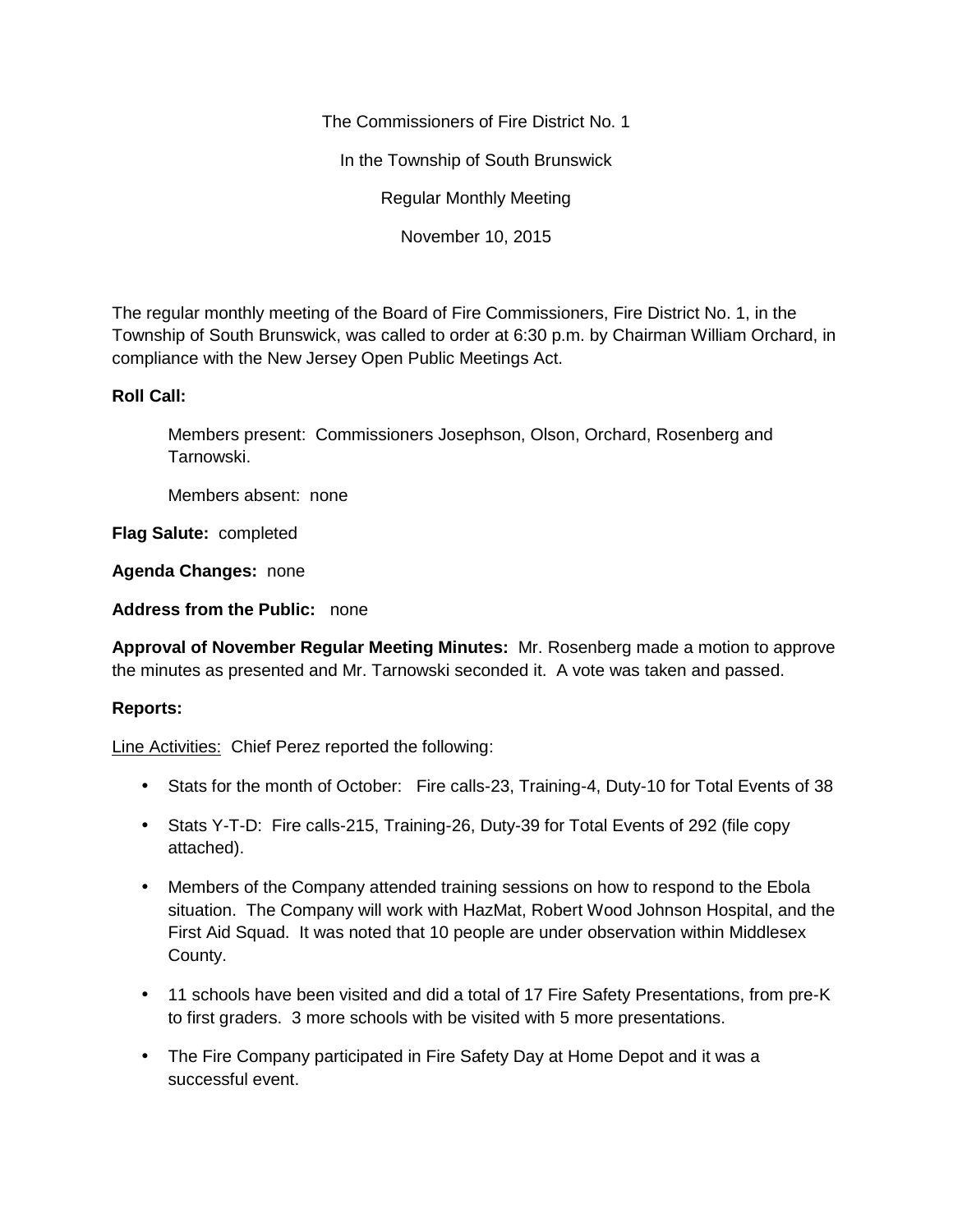• The Chief and Asst. Chief attended training at an International Association of Fire Chiefs Conference. Training included new procedures in fighting fires and how to implement the changes. Also, there was an emotional presentation by one of the Captains at the 2007 Charleston, S.C. fire. Finally, there was a very good session on how to protect the Fire Department's reputation, including how to handle social media.

## President's Report: nothing to report.

Treasurer's Report/Voucher List: Mr. Rosenberg presented the report (file copy attached). He reported that things are looking good, budget-wise. Mr. Perez will check with the Township regarding the yearly grant. After review of the Voucher List, Mr. Tarnowski made a motion to accept it as presented and Mr. Josephson seconded it. A vote was taken and passed.

Secretary's Report: Mr. Olson reported that District 1 is responsible this year for the Mail-in Ballots and the information is already in the hands of the South Brunswick Post.

Fire Coordinator's Report: Mr. Perez reported the following:

- 1. The ladder truck was serviced and accident repairs completed. In addition, the aerial ladder and the ground ladder were tested and passed.
- 2. The Accident/Sickness Policy was renewed.
- 3. Elections were held at Station 23; Mr. Tarnowski was thanked for assistance that day.
- 4. The Workman's Comp is in progress.

Chairman's Report: nothing to report.

### Standing Committee Reports:

*Fire Company Liaison -* nothing to report.

*Rescue Squad Liaison –* nothing to report.

*Public Relations –* everything is fine.

*State Association –* the next meeting will be in December at Howell.

*Insurance –* Mr. Rosenberg reported that a small adjustment was made but did not impact the Insurance Budget Line.

**Unfinished Business:** Electronic Sign Board – tabled until next month.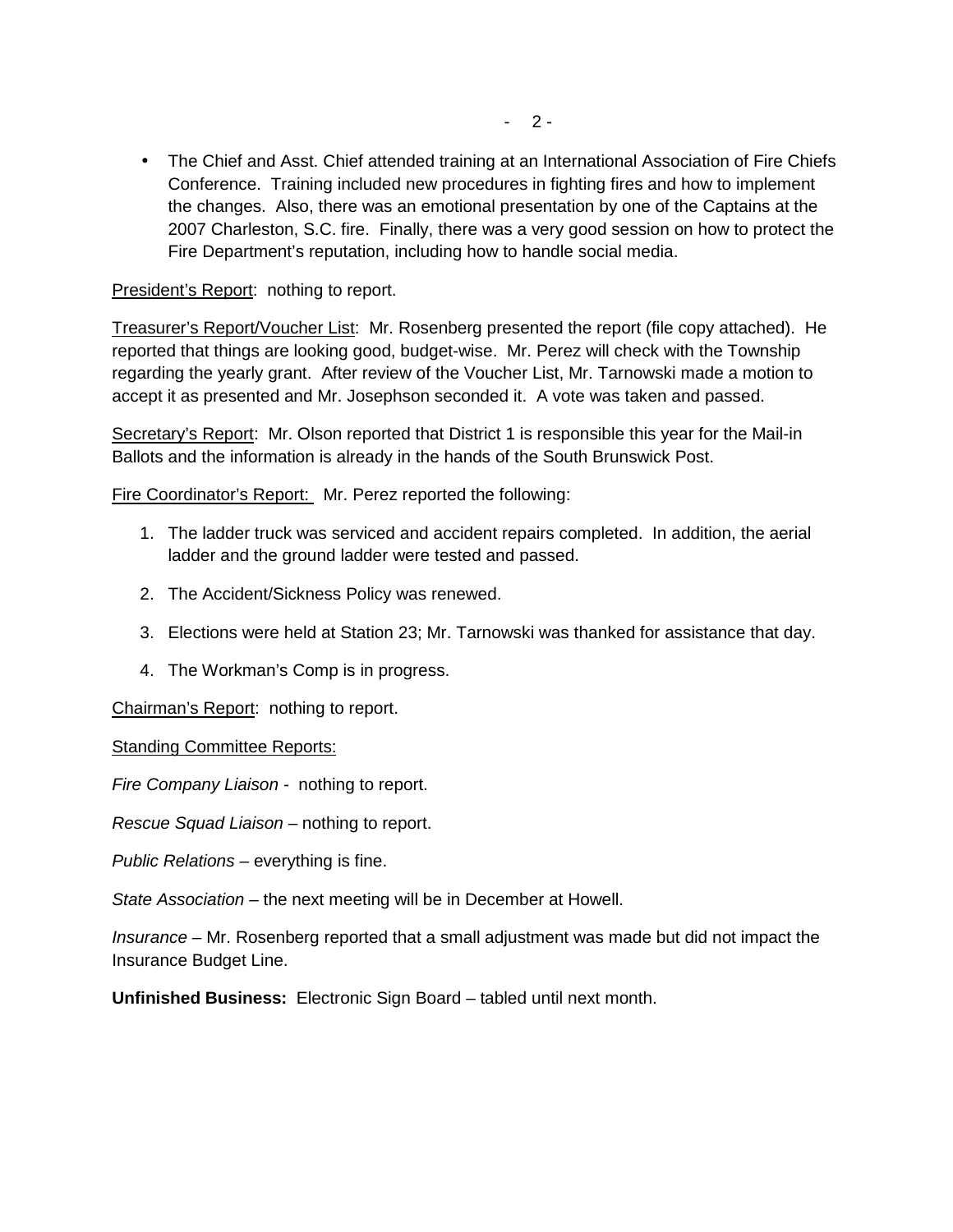**New Business: 2015 Budget -** The Fire Company Chiefs and President sat in on the general review of the draft budget.

Mr. Rosenberg opened the discussion by stating that at this time, the draft budget reflects a 30/40K over the \$739,917 to be raised by tax levy. Ratables increased by \$13 million this year, as a result, by not taking the allowable 2%, there would be a \$10,287 increase in revenue. This means that not as much cash will need to be infused into the Budget.

Mr. Rosenberg reviewed the budget line items:

- 1. A 10% adjustment in Insurance.
- 2. Personnel matters (to be discussed in Executive Session) may require an adjustment.
- 3. No increase to Utilities.
- 4. Maintenance Agreements: increased by \$1K.
- 5. Legal services were cut back to \$2K.
- 6. Fire Marshall stayed the same as 2014.
- 7. Medical was increased slightly.
- 8. Travel was increased a little.
- 9. Fire Company budget line remains the same as 2014.
- 10. Audit, Debt Service and Finance of Equipment remain the same.
- 11. Public Relations was reduced to \$2K.
- 12. Office and Supplies were reduced slightly.
- 13. Rescue Squad remains at \$5K.
- 14. Fire Equipment was kept the same as 2014.
- 15. \$10K was budgeted for Capital Improvements.
- 16. Dues and Subscriptions were increased a little.
- 17. Elections remain the same.
- 18. Fire Prevention remains at \$6K.

The Commissioners briefly discussed the above changes, specifically the Medical and Workman's Comp line items. After which, Mr. Rosenberg stated \$71K probably would need to be infused based on this draft budget.